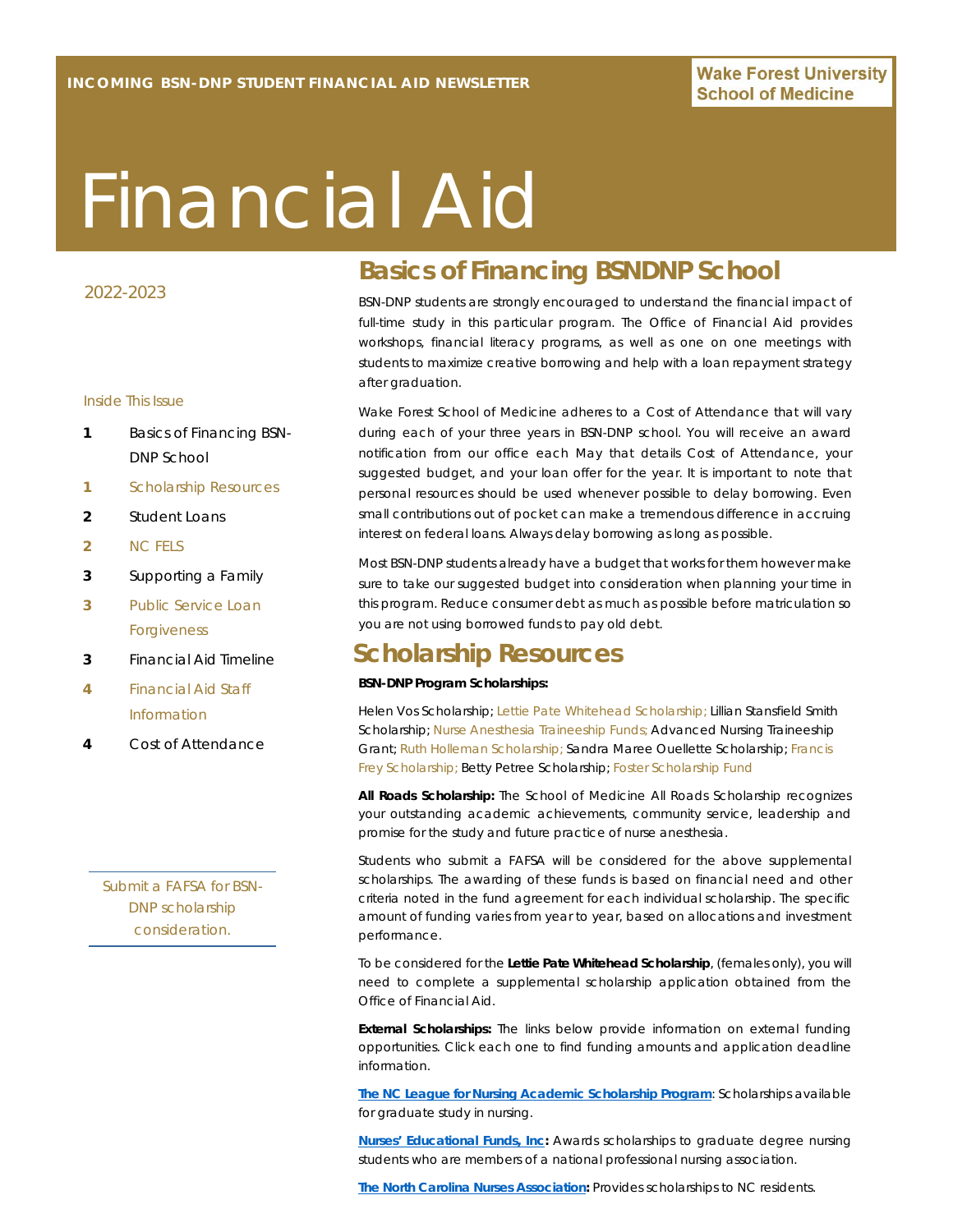### **Student Loans**

**Federal loans** - As a graduate student, you are eligible for federal loans totaling Cost of Attendance by simply submitting a FAFSA each year. Unsubsidized Stafford and Graduate PLUS loans are available to graduate students.

An Unsubsidized Stafford loan has a lower interest rate and origination fee than the Graduate PLUS loan. Our office will ensure you maximize this loan before using the Graduate PLUS loan. The Stafford loan currently has an interest rate of 6.54% and has a 1.057% origination fee. The Graduate PLUS loan has a current interest rate of 7.54% with a 4.228% origination fee.

Federal loans have fixed interest rates. Once set, each individual loan's rate will never change. Interest rates are evaluated by the Department of Education each year. If they are adjusted, only new loans disbursed after July 1st are affected.

Benefits of federal loans include:

- Six-month grace period before beginning repayment
- Flexible, easy to manage repayment plans
- PSLF eligibility

**Private Loans:** Private loans can be beneficial to some students; however, we encourage you to review the pros and cons before deciding between federal and private funding.

Drawbacks to private loans include the fact that they cannot be consolidated with federal loans and they are not eligible for Public Service Loan Forgiveness. Private loans could be a viable option if you become ineligible to borrow federal loans. They have the potential to offer lower interest rates for borrowers with established credit history. Private loans are good options for students who are managing cash flow, as opposed to those who are living solely on financing. If you secure a position upon graduating, you may likely be in the position to repay your loans quickly saving you money in accrued interest over time.

## **North Carolina FELS**

NC FELS (Forgivable Education Loan for Service) is a loan forgiveness program that provides \$14,000 a year to BSN-DNP students from North Carolina in exchange for a service obligation following the completion of their training. The service obligation requires recipients to work in NC as a full-time Nurse Anesthetist for each year the loan was awarded. You may work in any geographic area of NC. If you fail to stay in NC after training, you must repay the loan at an interest rate of 7% (interest accrues from the date of disbursement).





*NC FELS Applications can be found at www.CFNC.org*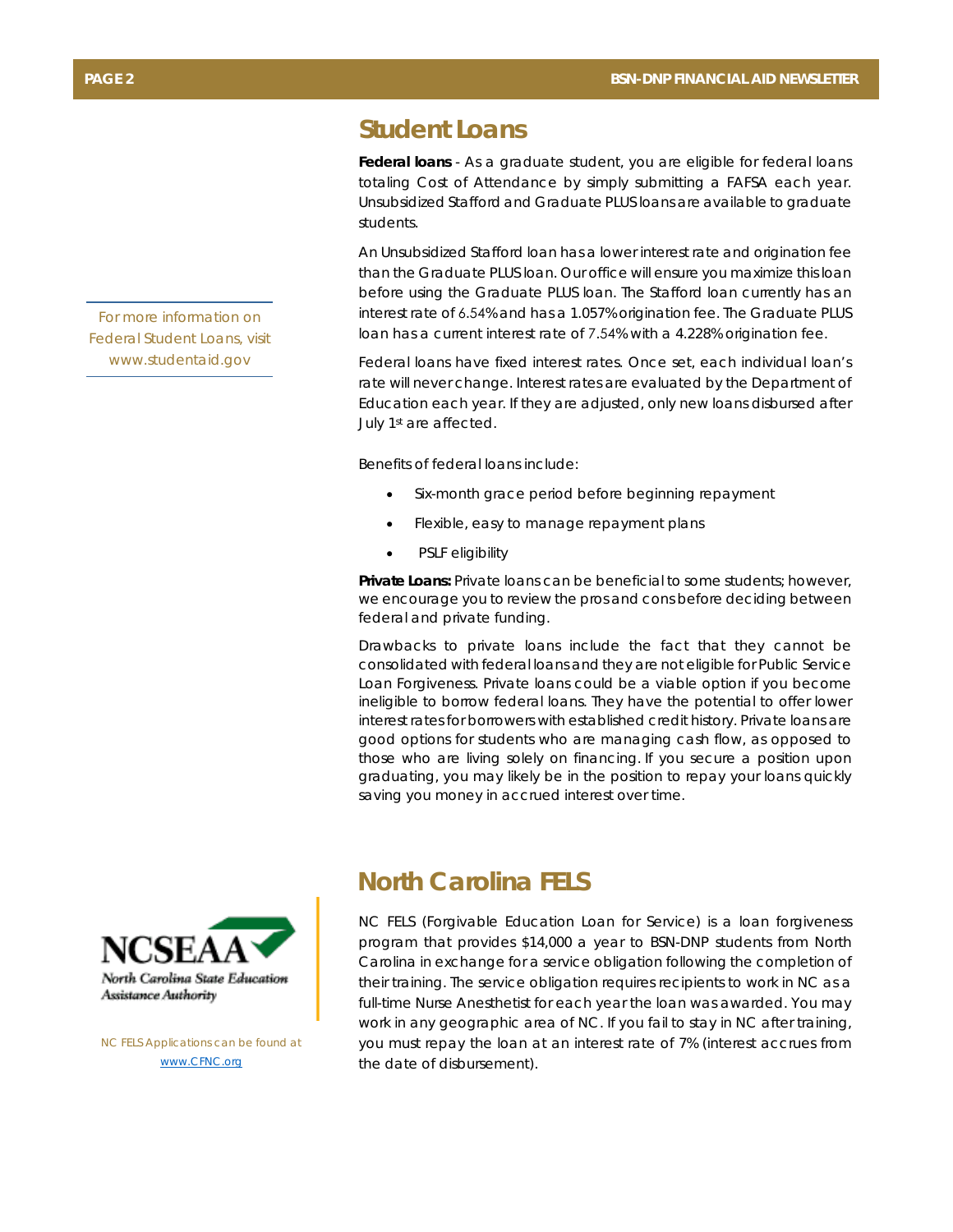# **Supporting a Family**

Cost of attendance includes only the expenses associated with the student. A dependent care allowance, which most often means the cost of day care for dependent children, may be added to increase the cost of attendance. The amount allowed for day care is based on the ages of the children and on reasonable costs in the area. Keep in mind that the dependent care allowance results in borrowing more money. Students with these circumstances should discuss them with their Financial Aid Officer early in the admission process. Other sources of dependent support that should be explored include social services, religious organizations, and financial assistance from parents or other relatives. Students and spouses/domestic partners should review their lifestyle expectations and be in agreement before making the financial commitment to attend school. Each person needs to be prepared to live like a student, which often means giving up "extras" that before were taken for granted. Begin planning early to reduce debts, and start saving in anticipation of relocation expenses and salary reductions.



*Speak with your Financial Aid Officer if you need additional loans for childcare costs.* 

## **Public Service Loan Forgiveness**

Public Service Loan Forgiveness was created by Congress to encourage individuals to enter into and continue to work full-time in public service employment. Under PSLF, borrowers may qualify for forgiveness of the remaining balance of their federal student loans after they have made 120 monthly payments while employed full-time by certain public service employers.

#### **Program Requirements:**

**BORROW** – Have eligible loans (Direct Loans Only).

**WORK** – Maintain a full-time employment status while working for a qualifying public service organization.

**REPAY** – Make 120 qualifying payments under an eligible Repayment Plan.

## **Financial Aid Timeline**

**October 1, 2021:** FAFSA available

**May 18, 2022:** WFSM deadline for FAFSA; award letters are emailed to students

**May 30, 2022:** Deadline to accept/decline awards, sign master promissory notes and complete entrance counseling

**August 15, 2022**: First financial aid disbursement available

**January 3, 2023**: Second disbursement available

**May 8, 2023:** Third disbursement available